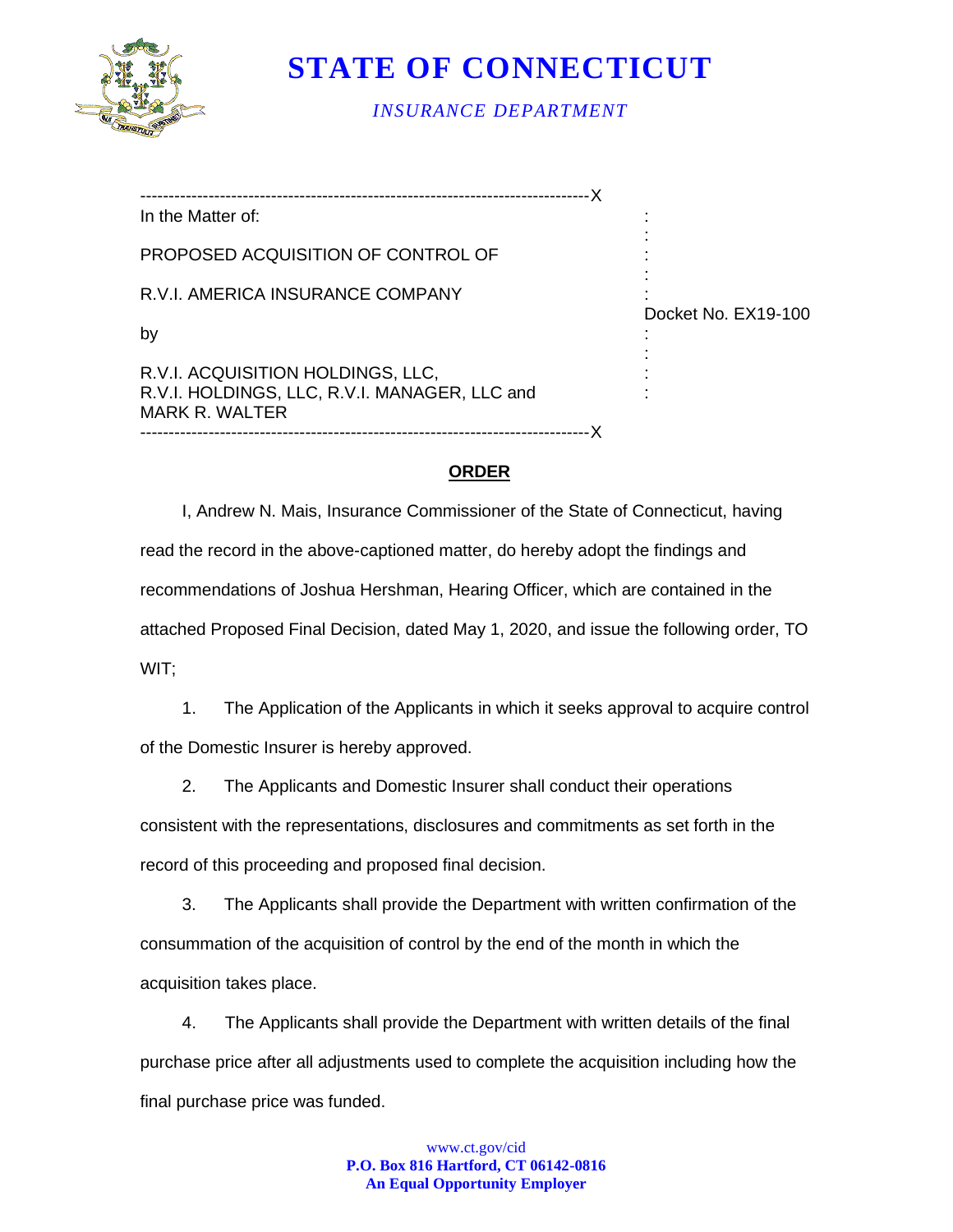5. The Applicants shall provide the Department with the names and titles of those individuals who will be responsible for filing an amended Insurance Holding Company System Annual Registration Statement pursuant to section 38a-138-10 of the Regulations of Connecticut State Agencies.

6. Within fifteen (15) days following the end of the month in which the Proposed Acquisition is consummated, the Domestic Insurer shall file an amended Insurance Holding Company System Annual Registration Statement pursuant to section 38a-138- 10 of the Regulations of Connecticut State Agencies.

7. For the two (2) year period following the consummation of the Proposed Acquisition, prior approval of the Commissioner will be required with respect to any dividends paid by the Domestic Insurer.

8. For the period of two (2) years, the Applicants shall file semiannually with the Insurance Department, commencing six (6) months from consummation of the Proposed Acquisition, a report under oath of its business operations in Connecticut, including but not limited to, integration process, any change of the business of the Domestic Insurer; changes in offices of the Domestic Insurer; and notice of any statutory compliance or regulatory actions taken by other state regulatory authorities against the Applicants and Domestic Insurer.

9. The Domestic Insurer shall maintain employee levels at least consistent with the current staffing levels of fifty (50) persons located in Connecticut and the offices of the Domestic Insurer (R.V.I. America Insurance Company) will remain in Connecticut for at least four (4) years following the consummation of the Proposed Acquisition.

10. The Domestic Insurer shall continue to maintain its books and records in Connecticut and shall make all such items available for inspection by the Commissioner at any time.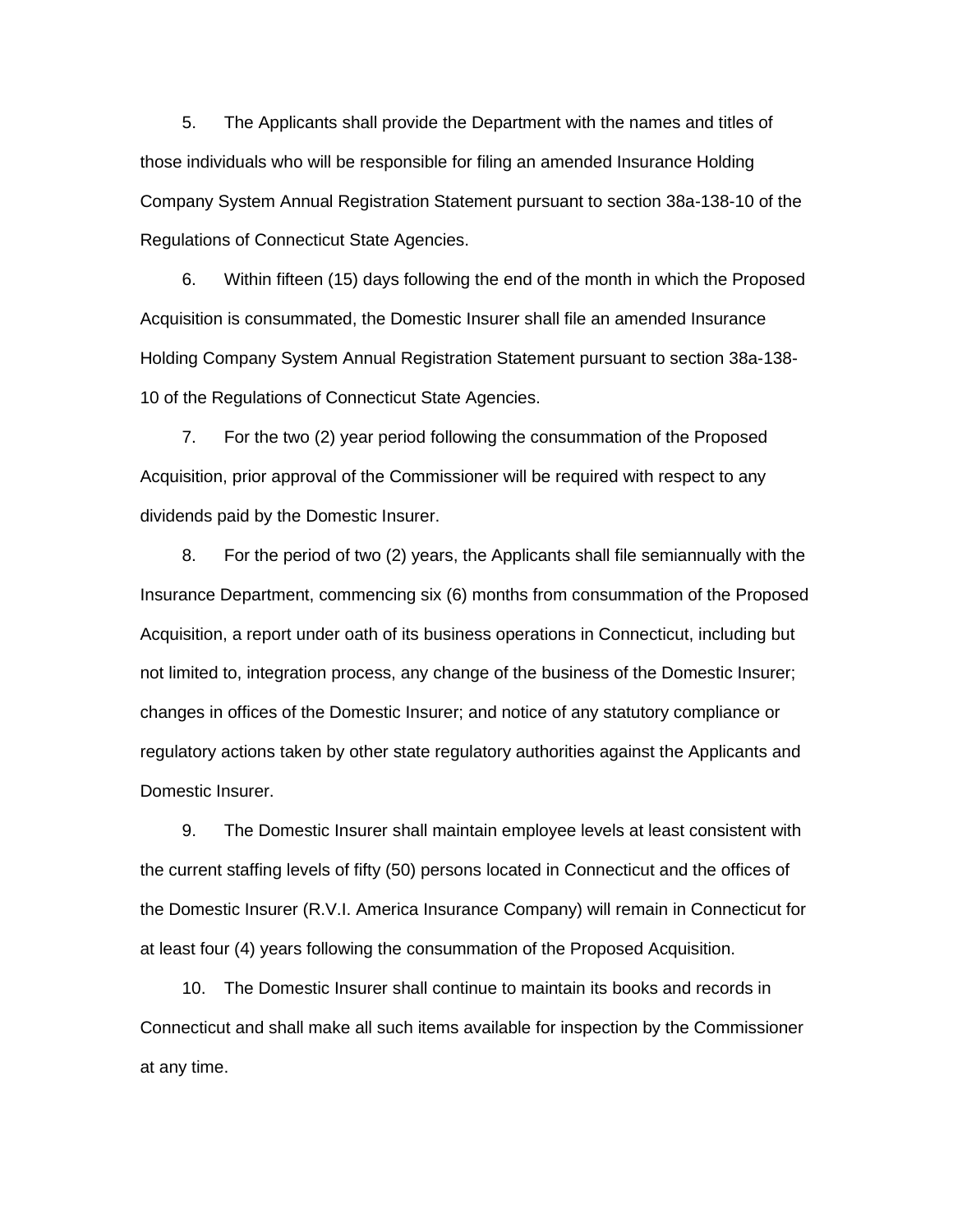11. If the Proposed Acquisition is not Consummated within three (3) months of the date of this Order and the Applicants intend to consummate the Proposed Acquisition, the Applicants shall submit to the Commissioner a statement, which shall include (i) the reason for the Applicants' inability to consummate the Proposed Acquisition; (ii) any material changes in the information contained in the Application; and (iii) the current financial statements of the Applicants and the Domestic Insurer.

12. The Applicants shall pay any expenses incurred by the Commissioner in connection with the Department's review of the Application pursuant to General Statutes § 38a-132 (c).

13. Applicants' waiver request from the requirements set forth in General Statutes § 38a-136 (i) (1) with respect to the Domestic Insurer undergoing a financial and market conduct examination within thirty (30) days following the Proposed Acquisition is GRANTED.

Dated at Hartford, Connecticut, this 6<sup>th</sup> day of May, 2020.

\_\_\_\_\_\_\_\_\_\_\_\_\_\_\_\_\_\_\_\_ Andrew N. Mais Insurance Commissioner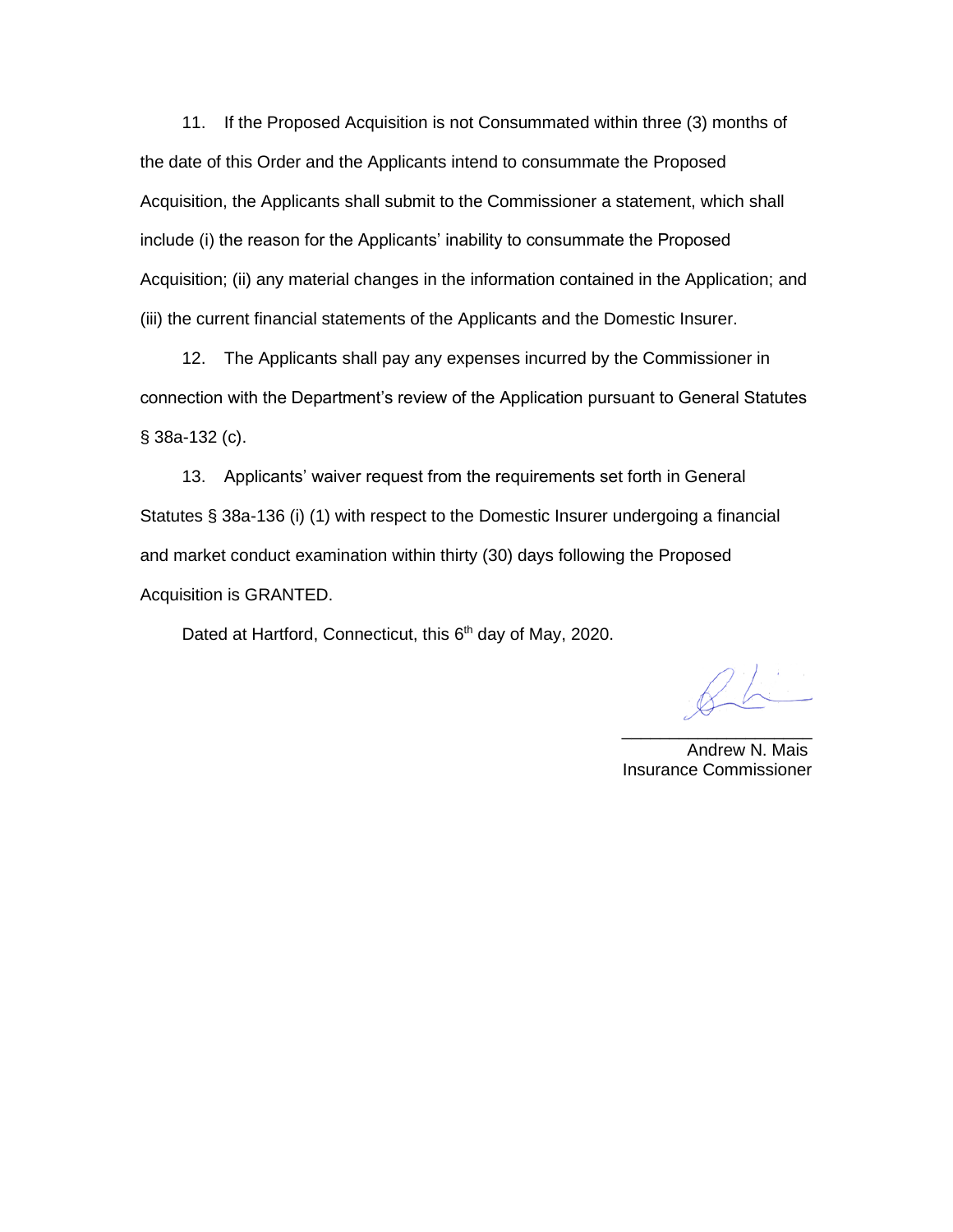

**STATE OF CONNECTICUT**

*INSURANCE DEPARTMENT*

| In the Matter of:                                                                                    |                       |
|------------------------------------------------------------------------------------------------------|-----------------------|
| PROPOSED ACQUISITION OF CONTROL OF                                                                   |                       |
| R.V.I. AMERICA INSURANCE COMPANY                                                                     | : Docket No. EX19-100 |
| by                                                                                                   |                       |
| R.V.I. ACQUISITION HOLDINGS, LLC,<br>R.V.I. HOLDINGS, LLC, R.V.I. MANAGER, LLC and<br>MARK R. WALTER |                       |
|                                                                                                      |                       |

# **PROPOSED FINAL DECISION**

# **I. INTRODUCTION**

R.V.I. Acquisition Holdings, LLC, R.V.I. Holdings, LLC, R.V.I. Manager, LLC and Mark R. Walter ("Applicants") seek the approval of the Insurance Commissioner of the State of Connecticut for the proposed acquisition of control ("Proposed Acquisition") of the Connecticut domestic insurer R.V.I. America Insurance Company ("Domestic Insurer"), pursuant to an Amended and Restated Form A dated February 18, 2020 ("Application") filed with the Connecticut Insurance Department ("Department") in accordance with General Statutes § 38a-130 and section 38a-138-6 of the Regulations of Connecticut State Agencies.

 The Proposed Acquisition will be effected pursuant to the terms of the Stock Purchase Agreement ("Agreement") between by and among the Domestic Insurer and the Applicants, dated as of September 12, 2019.

 The Insurance Commissioner ("Commissioner"), is required by General Statutes § 38a-132 and section 38a-138-6 of the Regulations of Connecticut State Agencies to hold a public hearing on the Proposed Acquisition of the Domestic Insurer within thirty (30) days after the Commissioner determines that the Application is complete in all respects. In this regard, the Department staff reviewed the original Form A dated October 16, 2019

> www.ct.gov/cid **P.O. Box 816 Hartford, CT 06142-0816**

> > **An Equal Opportunity Employer**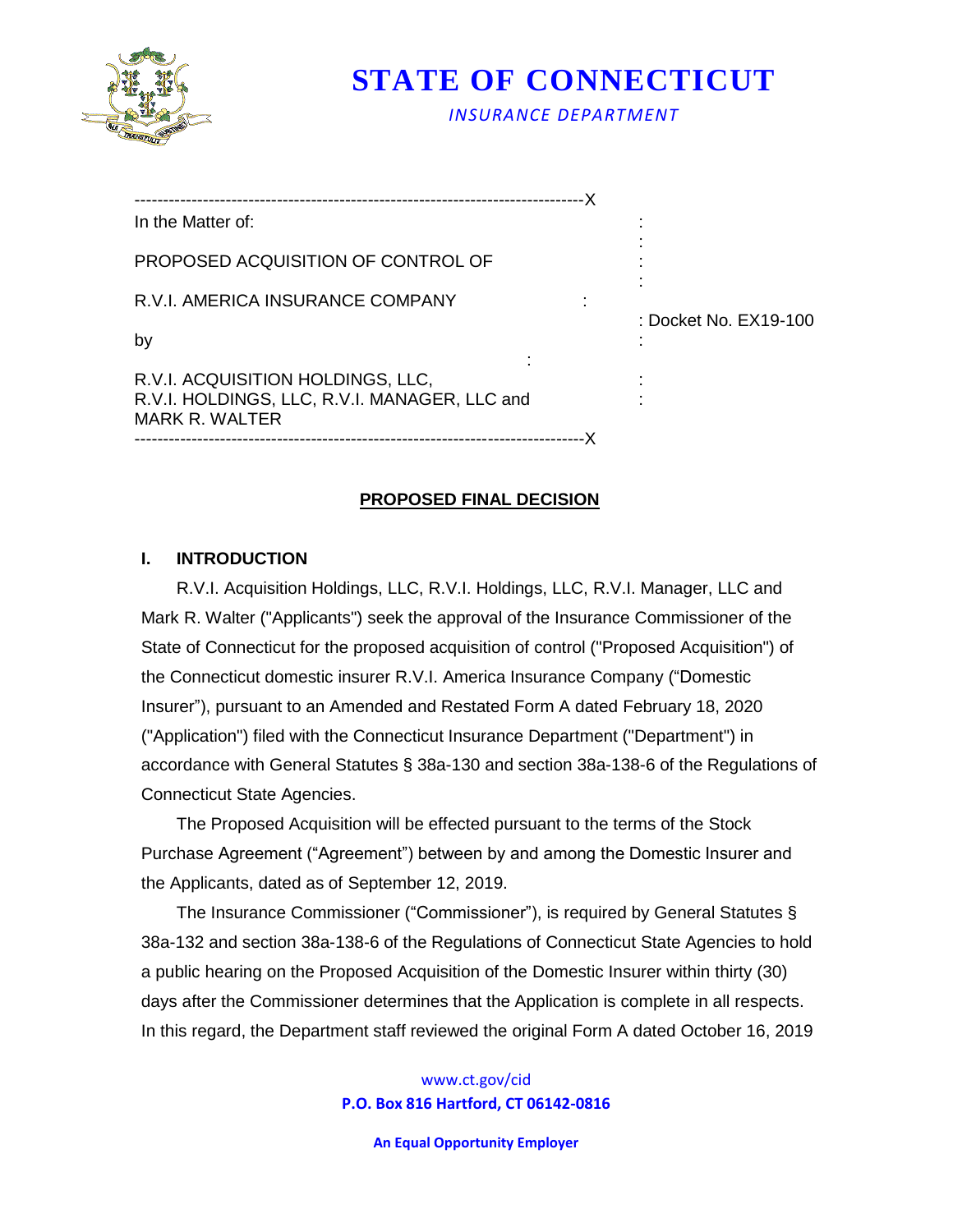and thereafter requested the Applicants to file supplemental information. On February 18, 2020, the Applicants filed an Amended and Restated Form A, the Application, with the Department which amends and restates portions of the original Form A text and also includes certain new and revised exhibits.

 Based on a determination that the Application was substantially complete, the Commissioner issued a notice of public hearing dated March 18, 2020, in which he ordered that the public hearing be held on April 15, 2020 concerning the application for approval of the Proposed Acquisition of the Domestic Insurer. The hearing notice was subsequently published in the *Hartford Courant*, once a week for two consecutive weeks. The notice of hearing was also uploaded to the Connecticut State Agency Public Meeting Calendar on March 25, 2020 and was published on the Department's internet website. In accordance with section 38a-8-48 of the Regulations of Connecticut State Agencies, the Applicants and the Domestic Insurer were designated as parties to this proceeding.

 On March 25, 2020, the Commissioner appointed the undersigned to serve as Hearing Officer in this proceeding.

 On April 15, 2020, the public hearing on the Proposed Acquisition of the Domestic Insurer was held before the undersigned. Pursuant to Executive Order No. 7B, issued by Connecticut Governor Ned Lamont on March 14, 2020, this hearing is was held remotely via teleconference. Two teleconference lines were dedicated for this hearing; one for the parties and department staff and one for the public.

 Todd E. Freed, Esq. of Skadden, Arps, Slate, Meagher & Flom, LLP, and Elizabeth P. Retersdorf, Esq. of Day Pitney, LLP, represented the Applicants. Mark R. Walter, an Individual Applicant; Daniel J. Towriss, President, R.V.I. Acquisition Holdings, LLC and R.V.I. Holdings LLC; Michael I. Hervitz, Vice President, R.V.I. Acquisition Holdings, LLC, R.V.I. Holdings, LLC and R.V.I. Manager, LLC; and David B. Snyder, Assistant Secretary R.V.I. Acquisition Holdings, LLC and R.V.I. Holdings, LLC, testified at the public hearing on behalf of the Applicants.

Serge Benchetrit, Esq. of Willkie, Farr & Gallagher, LLP, and Michael Menapace, Esq. of Wiggin and Dana, LLP, represented the Domestic Insurers. Michael McGroarty, Co-Chief Executive Officer, Co-President, General Counsel and Assistant Secretary of R.V.I. America Insurance Company, testified at the public hearing on behalf of the Domestic Insurer.

 The following Department staff participated in the public hearing: Kathy Belfi, Director of the Financial Regulation Division; Joan Nakano, Supervising Insurance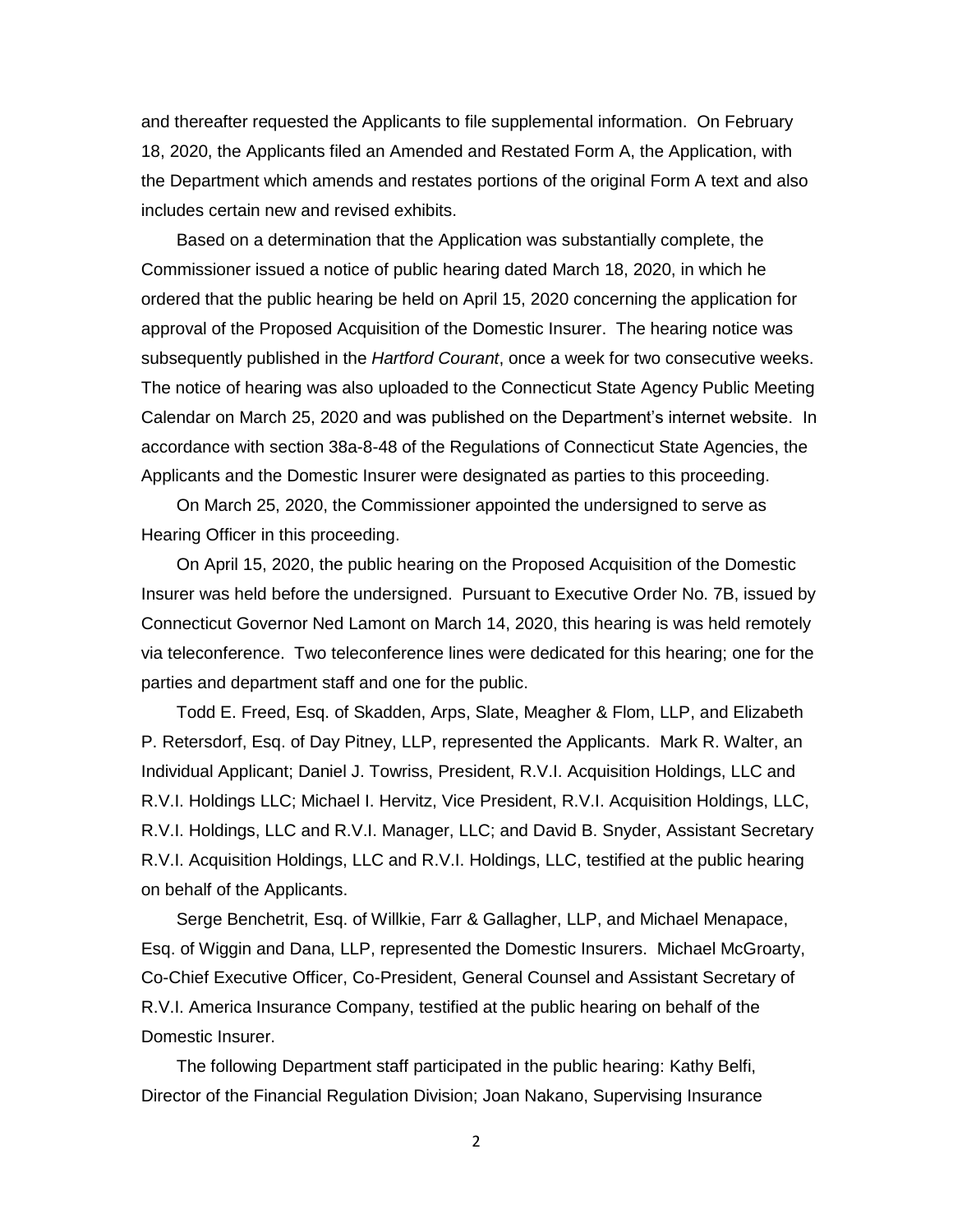Examiner; Philip Barrett, Insurance Certified Financial Examiner; and Jared Kosky, Counsel to the Insurance Department.

 Pursuant to the published hearing notice, the public was given an opportunity to speak at the hearing or to submit written comments on the Application with respect to the issues to be considered by the Commissioner. No oral or written comments on the Application were received.

### **II. FINDINGS OF FACT**

 After reviewing the exhibits entered into the record of this proceeding, and based on the written and oral testimony of the witnesses, the undersigned makes the following findings of facts:

- 1. R.V.I. Acquisition Holdings, LLC is a Delaware limited liability company with a business address of 401 Pennsylvania Parkway, Suite 300, Indianapolis, Indiana, and was formed on August 26, 2019 for the purpose of engaging in the Proposed Transaction. It conducts no other business. R.V.I. Holdings, LLC owns 100% of the membership of R.V.I. Acquisition Holdings, LLC which is a sole member limited liability company that will be managed by R.V.I. Holdings, LLC, its sole member.
- 2. R.V.I. Holdings, LLC is a Delaware limited liability company with a business address of 401 Pennsylvania Parkway, Suite 300, Indianapolis, Indiana, and was formed on June 26, 2019 for the purpose of engaging in the Proposed Transaction. It conducts no other business. R.V.I. Manager, LLC owns 100% of the voting membership interests of R.V.I. Holdings, LLC which will be managed by R.V.I. Manager, LLC.
- 3. R.V.I. Manager, LLC is a Delaware limited liability company with a business address of 401 Pennsylvania Parkway, Suite 300, Indianapolis, Indiana, and was formed on October 8, 2019 for the purpose of managing R.V.I. Holdings, LLC. It conducts no other business. Mark R. Walter owns 100% of the membership interests of R.V.I. Manager, LLC which is a sole member limited liability company that will be managed by Mark R. Walter, its sole member.
- 4. Mark R. Walter wholly owns R.V.I. Manager, LLC. Mr. Walter is a businessman who cofounded, and is Chief Executive Officer of, Guggenheim Partners, a global financial services firm. Mr. Walter has significant business holdings in the insurance space through Group 1001, which owns and operates both life and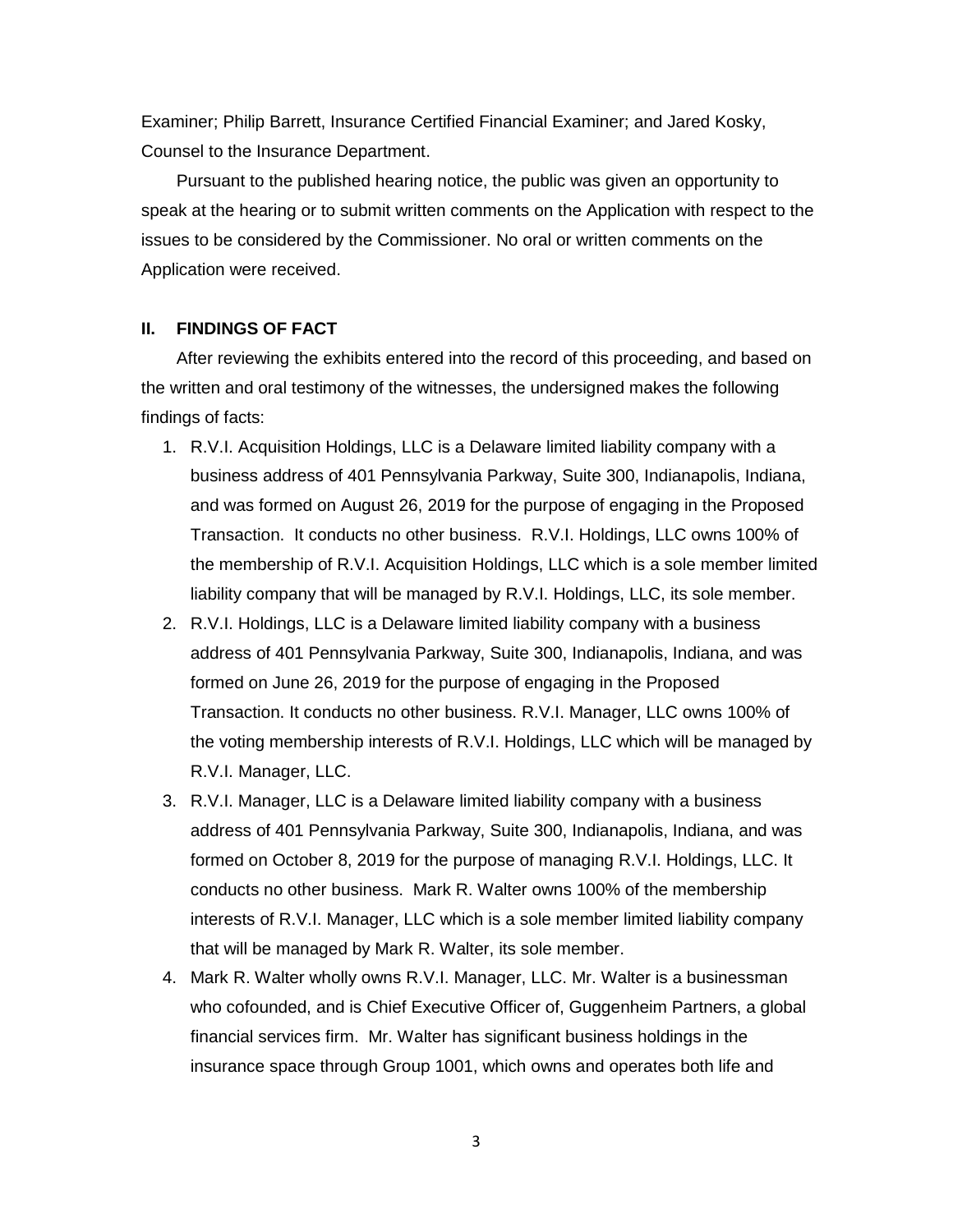property and casualty insurance companies as well as affiliated agencies and services companies.

- 5. R.V.I. America Insurance Company ("Domestic Insurer") is a Connecticut domiciled property and casualty insurer with a business address of 201 Broad Street, Floor 6, Stamford, Connecticut. The Domestic Insurer is a direct, wholly owned subsidiary of R.V.I. America Corporation, a Delaware corporation, which is in turn a direct, wholly owned subsidiary of R.V.I. Guaranty Co., Ltd., a property and casualty insurance company domiciled in Bermuda ("R.V.I.G."). Quantum Strategic Partners Ltd., a Cayman Islands exempted limited company ("Quantum"), holds 98% of the issued and outstanding capital stock of R.V.I.G. The Domestic Insurer is a licensed property and casualty insurer in all 50 U.S. states and the District of Columbia and engages in the business of underwriting and issuing residual value insurance policies.
- 6. The Proposed Acquisition will be effected pursuant to the terms of the Stock Purchase Agreement dated as of September 12, 2019, pursuant to which R.V.I. Acquisition Holdings, LLC will acquire all of the issued and outstanding shares of capital stock of R.V.I.G. and, indirectly, the Domestic Insurer.
- 7. The purchase price for all of the issued and outstanding shares of capital stock of R.V.I.G. and, indirectly, the Domestic Insurer is \$145,000,000. A portion of the purchase price, \$18,125,000, will be held in escrow pursuant to an escrow agreement to be mutually agreed among the parties and the escrow agent until the two-year anniversary of the closing of the Proposed Acquisition.
- 8. The Applicants represent that immediately following the closing of the Proposed Acquisition, the Domestic Insurer will continue to maintain its separate corporate existence and will continue its operations as currently conducted. In addition, the Applicants have no present plans or proposals to cause the Domestic Insurer to change its existing investment management policies.
- 9. Following are the names and titles of the respective executive officers of the Applicants:

| Name:              | Position:      |
|--------------------|----------------|
| Daniel J. Towriss  | President      |
| Michael I. Hervitz | Vice President |

# **R.V.I. Acquisition Holdings, LLC**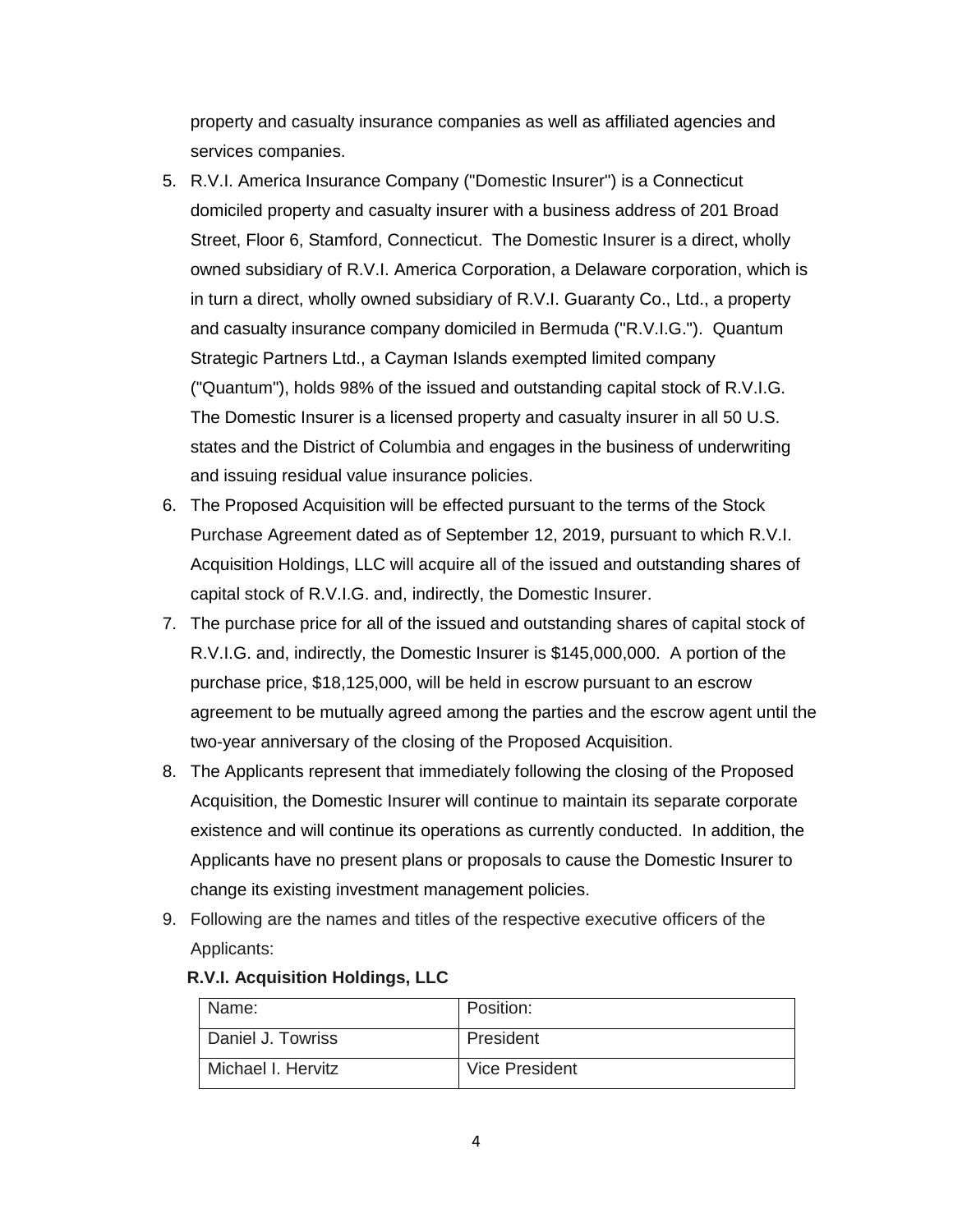# **R.V.I. Holdings, LLC**

| Name:              | Position:      |
|--------------------|----------------|
| Daniel J. Towriss  | President      |
| Michael I. Hervitz | Vice President |

# **R.V.I. Manager, LLC**

| Name:              | Position:             |
|--------------------|-----------------------|
| Michael I. Hervitz | <b>Vice President</b> |

- 10. The biographical affidavits of the executive officers of the Applicants included in the record of this proceeding and the files of the Department describe each individual's educational background, professional credentials, and employment history, and attests to the competence, experience and integrity of those individuals who would control the operation of the Applicants and indirectly the Domestic Insurer post-acquisition.
- 11. The Applicants represent that they have no present plans or proposals to change the Domestic Insurer's existing directors and executive officers except for the appointment of Michael I. Hervitz as a member of the Domestic Insurer's board of directors. The Applicants anticipate an ongoing review of the composition of the Domestic Insurer's management, including its directors and executive officers. If the Applicants propose to make changes as a result of such review, they would be communicated to the Department as appropriate and as required by law and would be effected in compliance with all applicable statutory and regulatory requirements. Following are the names and titles of the directors and executive officers of the Domestic Insurer post-acquisition:

### **Directors**

| Name:              | Position:       |
|--------------------|-----------------|
| Douglas Heller May | <b>Director</b> |
| Michael I. Hervitz | <b>Director</b> |

# **Officers**

| Name:               | Position:                                                        |
|---------------------|------------------------------------------------------------------|
| Daniel Patrick Egan | Co-Chief Executive Officer, Co-President<br>& Chief Risk Officer |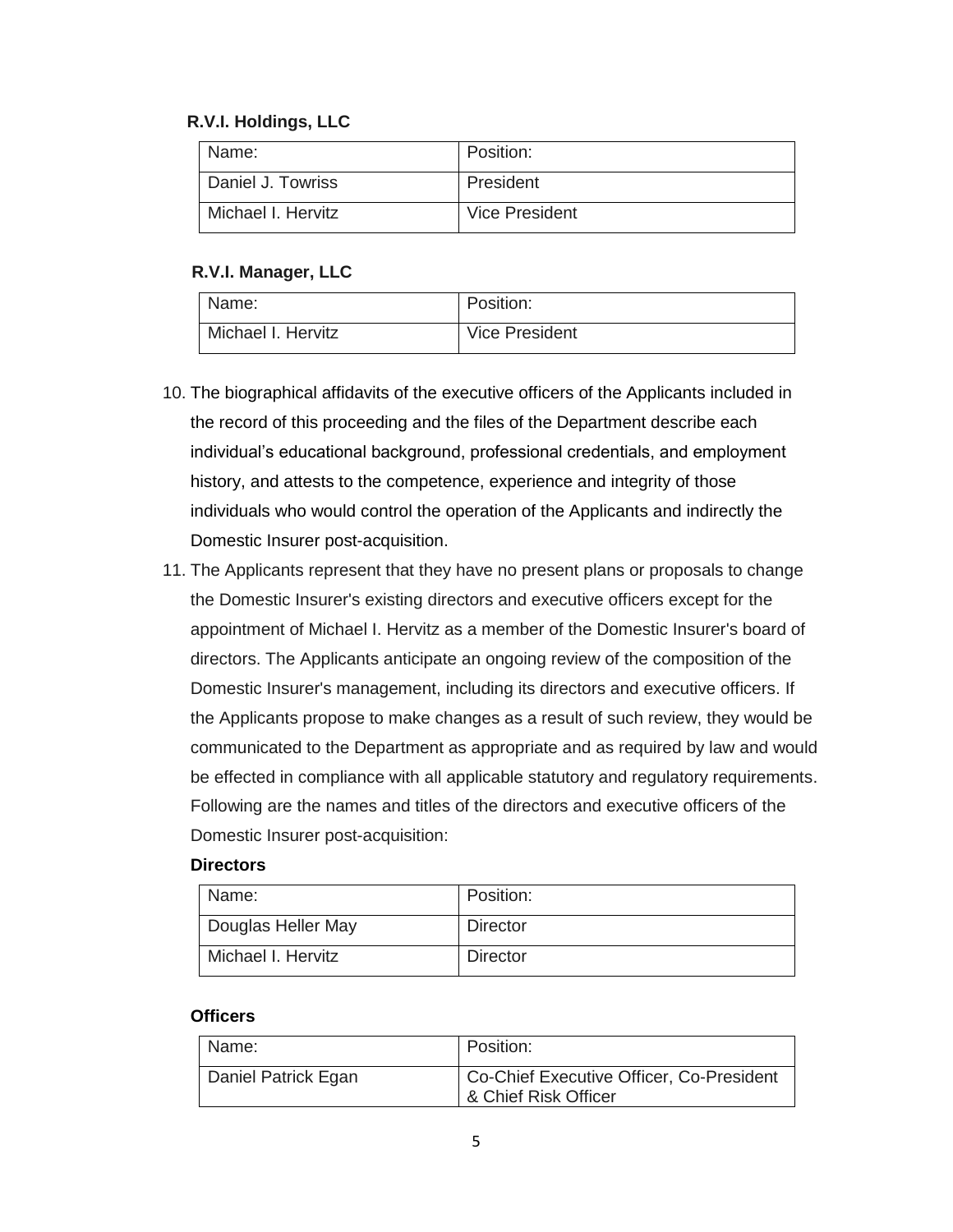| <b>Michael Patrick McGroarty</b> | Co-Chief Executive Officer, Co-President,<br><b>General Counsel &amp; Assistant</b><br>Secretary |
|----------------------------------|--------------------------------------------------------------------------------------------------|
| David Andrew Klanica             | <b>CFO and Executive Vice President</b>                                                          |
| John Lamar O'Bryan               | Senior Vice President, Commercial<br>Equipment                                                   |
| Elizabeth Shepard Lutes          | Executive Vice President, People,<br>Planning and Communication                                  |
| Wei Fan                          | Senior Vice President, Passenger<br>Vehicle                                                      |
| Roger Raymond Morin              | Senior Vice President, Commercial<br>Equipment                                                   |
| <b>Darrel Mark Seife</b>         | Vice President, Deputy General<br><b>Counsel &amp; Secretary</b>                                 |

- 12. The biographical affidavits of the members of the directors and officers of the Domestic Insurer, post-acquisition, included in the record of this proceeding and the files of the Department describe each individual's educational background, professional credentials, and employment history, and attests to the competence, experience and integrity of those individuals who would control the operation of the Domestic Insurer after the Proposed Acquisition.
- 13. The Applicants represent they have no present plans or proposals to cause the Domestic Insurer to declare any extraordinary dividend or make other distributions, to liquidate the Domestic Insurer, to sell the assets of the Domestic Insurer (other than in the ordinary course), to merge or consolidate the Domestic Insurer with any person or persons or to make any other material change in the Domestic Insurer's business operations, corporate structure or management.
- 14. The Applicants have represented that they do not contemplate moving the Domestic Insurer's books, records, documents, accounts, vouchers, and agreements from their current location in Connecticut and shall make all such items available for inspection by the Commissioner at any time.
- 15. Other than as disclosed in the Application, none of the Applicants, their affiliates or, to the Applicants' knowledge, any of the Individuals associated with the Applicants holds of record or beneficially owns any voting securities of the Domestic Insurer or any of its controlling persons. Other than as disclosed in the Application, none of the Applicants, their affiliates or, to the Applicants' knowledge, any of the Individuals associated with the Applicants has any right to acquire any voting securities issued by the Domestic Insurer or any of its controlling persons*.*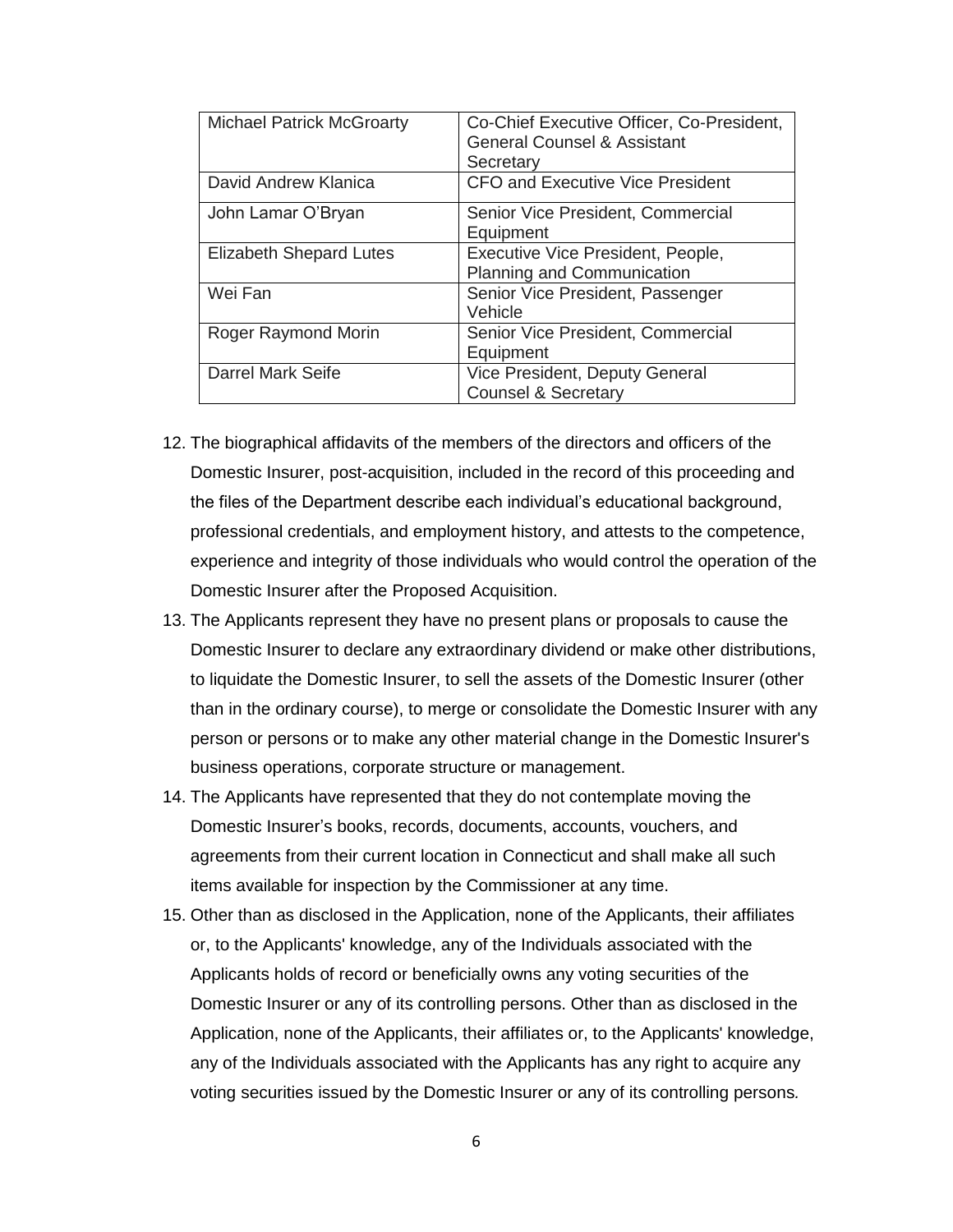- 16. Other than as disclosed in the Application, there are no contracts, arrangements or understandings with respect to any voting security of the Domestic Insurer or any of its controlling persons in which any of the Applicants, their affiliates or the Individuals associated with the Applicants is involved, including but not limited to transfer of any of the securities, joint ventures, loan or option arrangements, puts or calls, guarantees of loans, guarantees against loss or guarantees of profits, division of losses or profits, or the giving or withholding of proxies*.*
- 17. During the last twelve (12) calendar months preceding the filing of the Application, none of the Applicants, their affiliates or, to the knowledge of the Applicants, any of the Individuals associated with the Applicants has purchased any voting securities of the Domestic Insurer or any of its controlling persons*.*
- 18. None of the Applicants, their affiliates or, to the knowledge of the Applicants, any of the Individuals associated with the Applicants, or anyone based upon interviews or at the suggestion of the foregoing persons has made any recommendations to purchase any voting securities of the Domestic Insurer or any of its controlling persons during the twelve (12) calendar months preceding the filing of the Application*.*
- 19. There are no agreements, contracts or understandings made with any brokerdealer as to solicitation of voting securities of the Domestic Insurer or any of its controlling persons for tender with regard to the Proposed Acquisition*.*

### **III. DISCUSSION**

The Insurance Commissioner is required to approve the Proposed Acquisition unless, after a public hearing, he finds that the proposed acquisition of control of the Domestic Insurer would result in any of the conditions set forth in General Statutes §§ 38a-132 (a) (1) through (6). These conditions will be addressed in turn.

#### **(1) After the change of control, the Domestic Insurer would not be able to satisfy the requirements for the issuance of a license to write the line or lines of business for which it is presently licensed.**

General Statutes § 38a-132 (a) (1) requires the Domestic Insurer to satisfy the requirements for the issuance of licenses to write the line or lines of business for which it is presently licensed following the proposed acquisition of control. The Domestic Insurer is currently licensed pursuant to General Statutes § 38a-41 and satisfies the requirements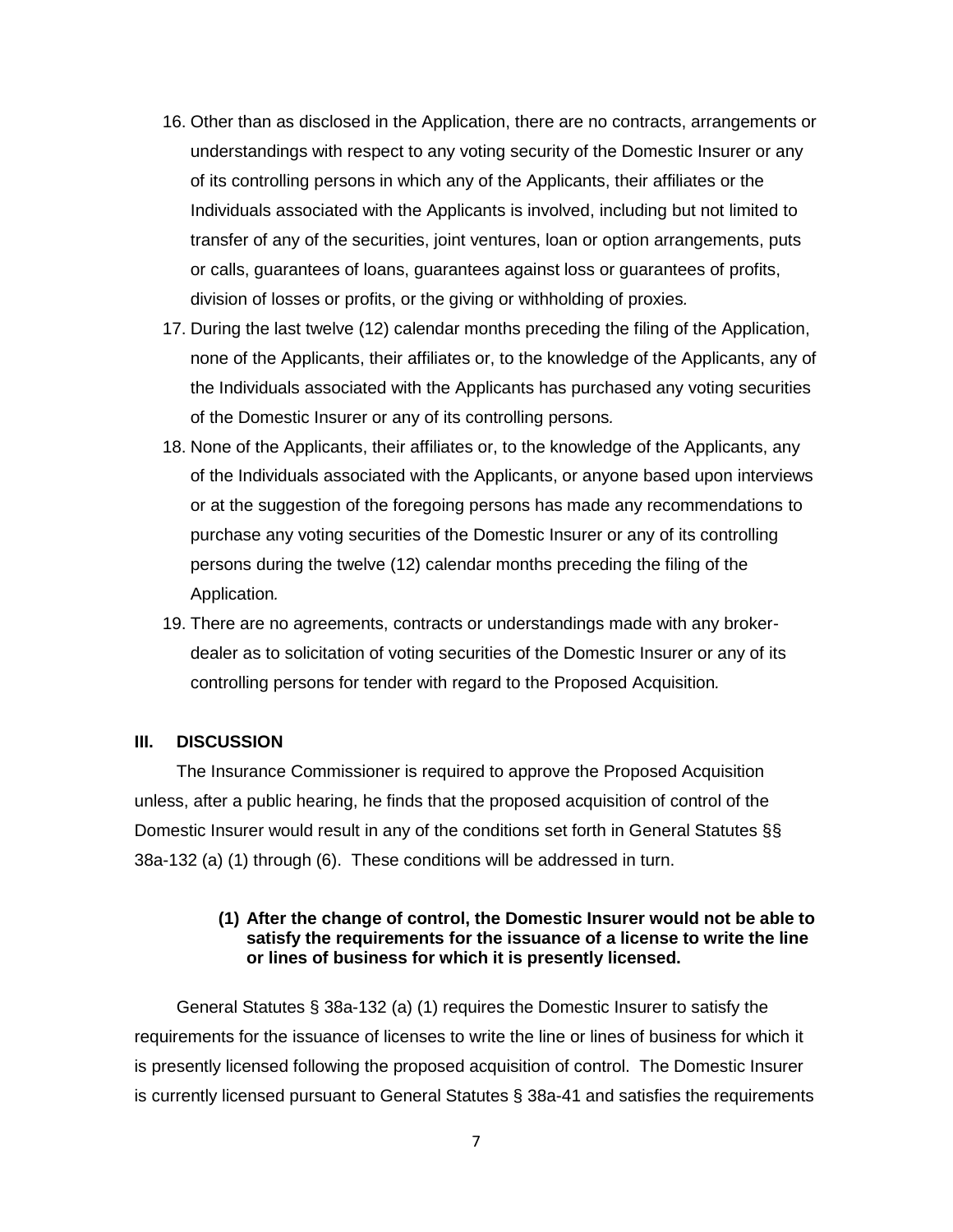for the issuance of a license to write the lines of business for which it is licensed. The Domestic Insurer is currently licensed as a property and casualty insurance company. The Applicants, through testimony and submissions, indicate that no changes will be made to the Domestic Insurer such that it would not be able to satisfy the requirements for the issuance of its licenses.

In addition to the financial requirement criteria set forth in General Statutes § 38a-72, the Department considers the location of a company's books, records and assets, and the management of the company when evaluating an insurer's ability to operate in this state pursuant to § 38a-41. The Applicants, in testimony and submissions, have confirmed that such books and records will remain in their present location in Connecticut.

As noted in the Findings of Fact, the Applicants have no present plans or proposals to: (a) cause the Domestic Insurer to declare an extraordinary dividend; (b) liquidate the Domestic Insurer; (c) sell the Domestic Insurer's assets (other than in the ordinary course of business) or merge the Domestic Insurer with any person(s); or (d) make any other material change in the Domestic Insurer's business operations, corporate structure or management.

At the public hearing, David Snyder testified that; "[f]ollowing the confirmation of the proposed transaction, the Applicants intend to continue the business of the Domestic Insurer without any material change to its business operations and have no intention of causing the Domestic Insurer to take any actions that would inhibit its ability to satisfy the requirements for licensure under Connecticut insurance law."<sup>1</sup>

Moreover, based on the information contained in the biographical affidavits for the directors and officers of the Applicants and Domestic Insurer, the competence, experience and integrity of the individuals who will be responsible for the governance and operation of the Domestic Insurer following the consummation of the proposed transaction, are such that the safe and expert operation of the Domestic Insurer will continue following the Proposed Acquisition.

Accordingly, the undersigned hereby finds that the evidence contained in the record supports a finding that the Domestic Insurer will be able to satisfy the requirements for the issuance of the necessary license of insurers for which it is presently licensed following completion of the Proposed Acquisition of control.

 $\overline{a}$ 

8

 $<sup>1</sup>$ Hrg. Transcr. 26-27:22-4 (April 15, 2020).</sup>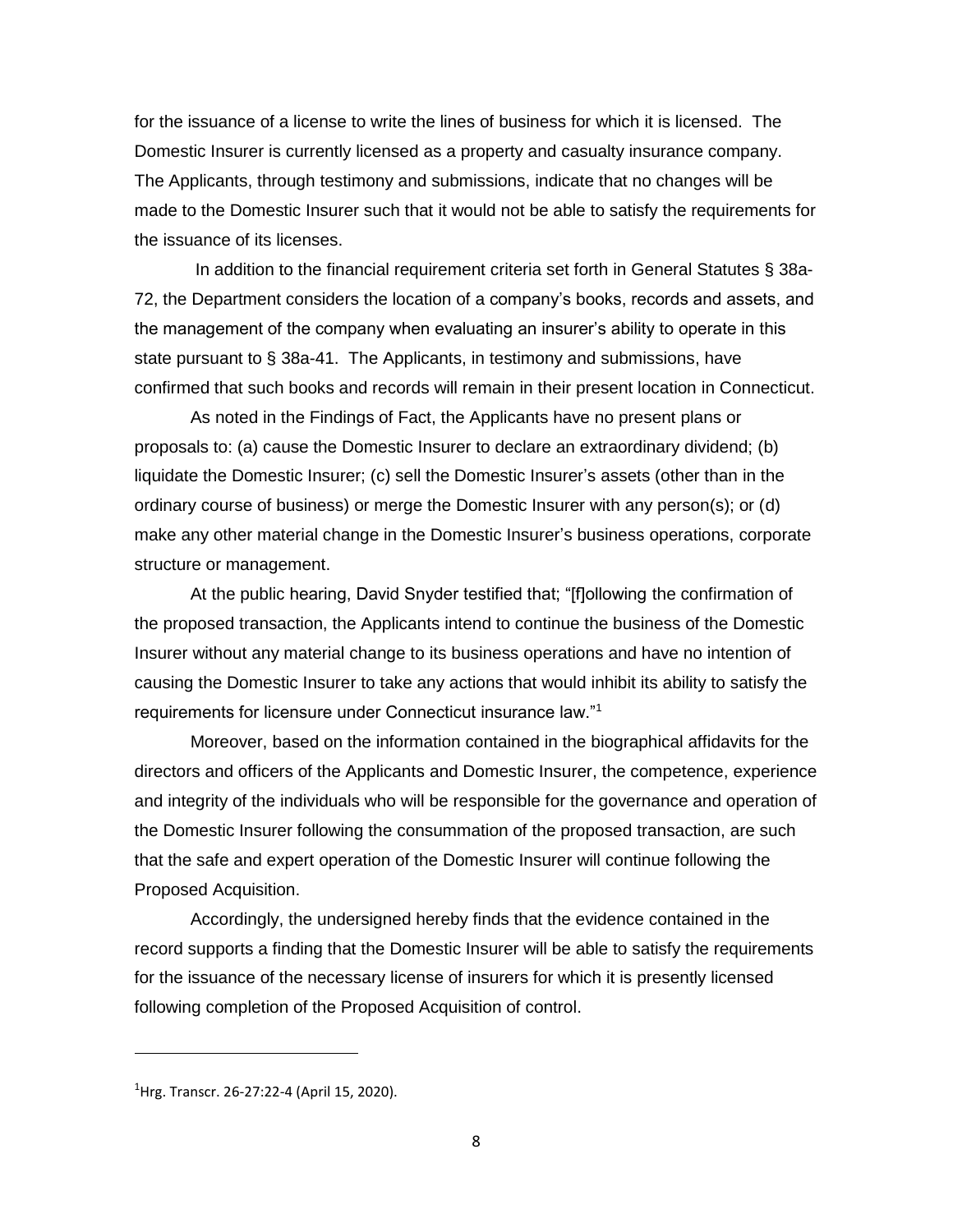### **(2) The effect of the merger or other acquisition of control would be to substantially lessen competition of insurance in this state or tend to create a monopoly in Connecticut.**

General Statutes § 38a-132 (a) (2) requires that the proposed transaction neither substantially lessen competition nor create a monopoly in Connecticut. In evaluating the effect of the proposed acquisition on competition in Connecticut, the Commissioner is required by General Statutes § 38a-132 (a) (2) (A) to consider the information required under General Statutes § 38a-131 (c) (1) and the considerations specified in General Statues § 38a-131 (d) (1). In this regard, the Commissioner must consider the percentages of market shares of the Applicants and affiliates and the Domestic Insurer and the market in which the insurers compete, as set forth in § 38a-131 (d) (1). If certain quantitative criteria are met, then there is *prima facie* evidence that the competitive standard has been violated. (*See* § 38a-131 (d) (1)).

General Statutes § 38a-131 (d) (2) defines "market" as the relevant product and geographical markets. In determining the relevant product and geographical markets, § 38a-131 (d) (2) specifies that in the absence of sufficient information to the contrary, the relevant product market shall be the direct written insurance premium for a line of business as used in the annual statement insurers doing business in this state are required to file with the Commissioner, and the relevant geographical market shall be Connecticut.

On November 13, 2019, the Department granted the Applicants' request for exemption from the pre-acquisition notification filing. The Domestic Insurer and the insurers in the insurance holding company group with which the Applicants are affiliated that are licensed in Connecticut currently write lines of business in Connecticut that are different from one another and there is no overlap. As such, the immediate result of the Proposed Acquisition with respect to market share in Connecticut will not result in any increase in share or concentrations in any reported lines of business.

Accordingly, the undersigned hereby finds that, based on the evidence contained in the record of this proceeding, the effect of the acquisition of control of the Domestic Insurer by the Applicants will not substantially lessen competition of insurance in this state or tend to create a monopoly in Connecticut.

# **(3) The financial condition of the acquiring party is such as might jeopardize the financial stability of the Domestic Insurer or prejudice**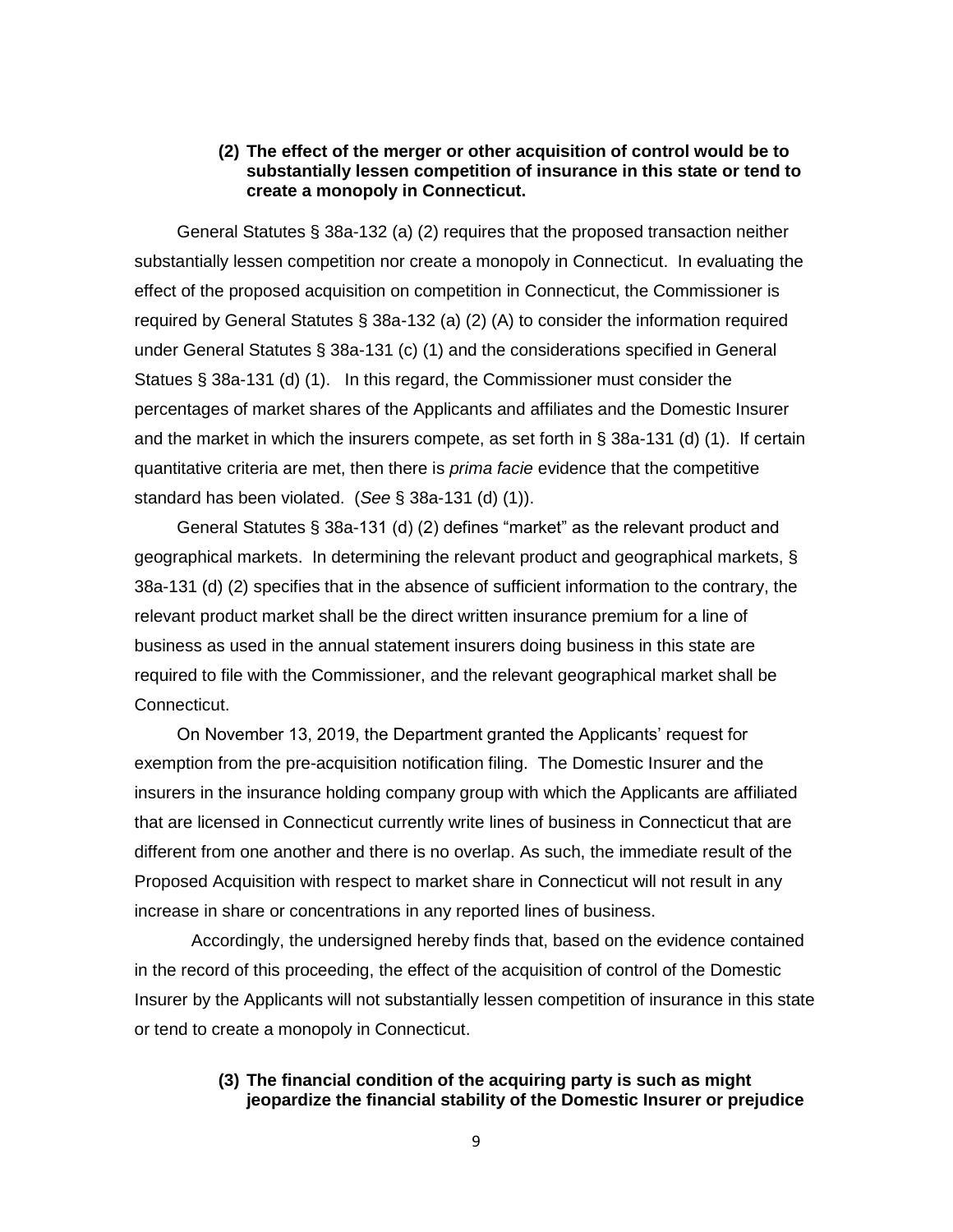#### **the interests of its policyholders.**

General Statutes § 38a-132 (a) (3) requires that the financial condition of any acquiring company be in sufficiently sound financial condition so as not to jeopardize the financial stability of the Domestic Insurer or prejudice the interests of its policyholders.

In pre-filed testimony, Daniel J. Towriss stated: "Mr. Walter's financial condition is strong, as evidenced by Mr. Walter's net worth affidavits submitted to the Department on November 21, 2019 and March 25, 2020. Purchaser (R.V.I. Acquisition Holdings, LLC) and Holdings (R.V.I. Holdings, LLC) were recently formed for the purpose of engaging in the Proposed Transaction, and Manager (R.V.I. Manager, LLC) was recently formed for the purpose of managing Holdings. None of Purchaser, Holdings or Manager has conducted any other business since its formation. Accordingly, the financial condition of the Applicants is not such that it might jeopardize the financial stability of the Domestic Insurer or prejudice the interests of its respective policyholders."<sup>2</sup>

Based on the information entered into the record of this proceeding, including the Application, the pre-filed testimony of Mr. Towriss and the net worth affidavits of Mark R. Walter, the undersigned hereby finds that there is no evidence indicating that the financial condition of the Applicants might jeopardize the financial condition of the Domestic Insurer, or prejudice the interests of its policyholders.

### **(4) The plans or proposals of the acquiring party to liquidate the Domestic Insurer, sell its assets or consolidate or merge it with any person, or make any other material change in the business or corporate structure or management, are unfair and unreasonable to policyholders of the Domestic Insurer and not in the public interest.**

General Statutes § 38a-132 (a) (4) requires that the acquiring party not be contemplating any material changes in the business of the Domestic Insurer that would be unfair and unreasonable to policyholders, or otherwise would not be in the public interest.

Mr. Snyder testified that; "the Applicants have no current plans or proposals to liquidate the Domestic Insurer to sell its assets or to consolidate it or merge it with any person or to make any other material change in its business operation, corporate structure

<sup>&</sup>lt;sup>2</sup>Daniel J. Towriss Pre-Filed Affidavit, p. 9 (Ex. 22).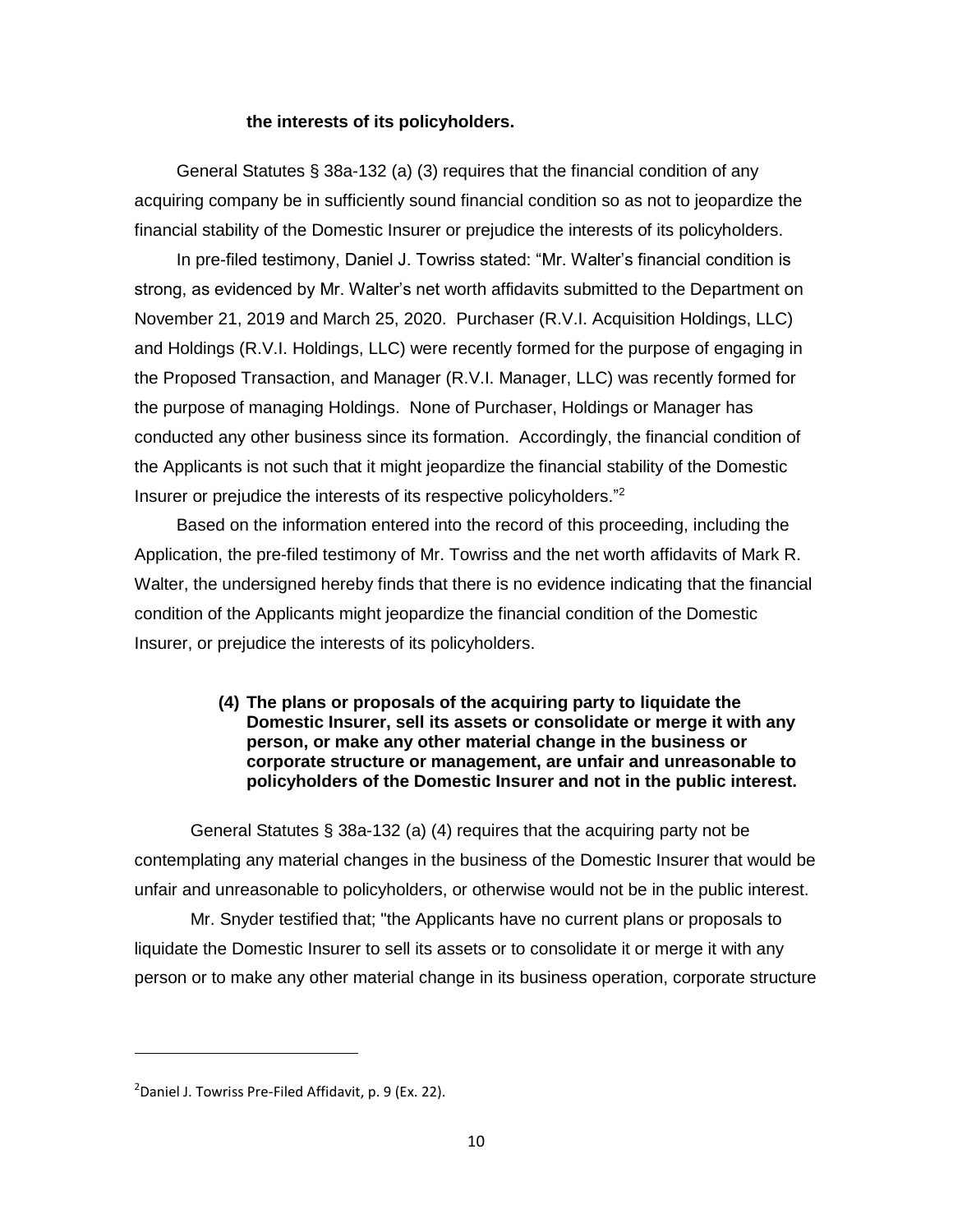or management."<sup>3</sup> The Application<sup>4</sup> and pre-filed testimony of Mr. Towriss<sup>5</sup> reiterates these statements.

Accordingly, based on the information entered into the record of this proceeding, the undersigned hereby finds that there are no material plans or proposals for the Domestic Insurer that are unfair and unreasonable to policyholders of the Domestic Insurer or not in the public interest.

### **(5) The competence, experience and integrity of those persons who would control the operation of the Domestic Insurer are such that it would not be in the interest of the policyholders of the Domestic Insurer and of the public to permit the merger or other acquisition of control.**

General Statutes § 38a-132 (a) (5) requires that the competence, experience and integrity of those persons who would control the operation of the Domestic Insurer postacquisition be of sufficient quality so as not to be prejudicial or contrary to the interests of the policyholders and of the public. The record includes the biographical affidavits and third party reports of those individuals who serve as officers of the Applicants and who will serve as members of the board and as officers of the Domestic Insurer post-acquisition. The biographical affidavits disclose each individual's education background, professional credentials and their employment history. In addition, the Applicants have represented, and the biographical affidavits confirm, that during the last ten (10) years, none of the officers of the Applicants or members of the board and officers of the Domestic Insurer have been convicted in a criminal proceeding (excluding minor traffic violations) or have been convicted or otherwise penalized for violating any federal or state law regulating the business of insurance, securities or banking. During the last ten (10) years, none of the officers of the Applicants or members of the board and officers of the Domestic Insurer have been the subject of any proceeding under the Federal Bankruptcy Code, or have been affiliated with a business or organization which has been subject to such proceeding.

Furthermore, no officer of the Applicants or member of the board and officers of the Domestic Insurer have had a revocation, suspension or disciplinary sanction imposed

<sup>&</sup>lt;sup>3</sup>Hrg. Transcr. 29:17-22 (April 15, 2020).

<sup>4</sup> See Amended Form A Statement, p. 10 (February 18, 2020).

<sup>5</sup> See Daniel J. Towriss Pre-Filed Affidavit, p. 9 (Ex. 22).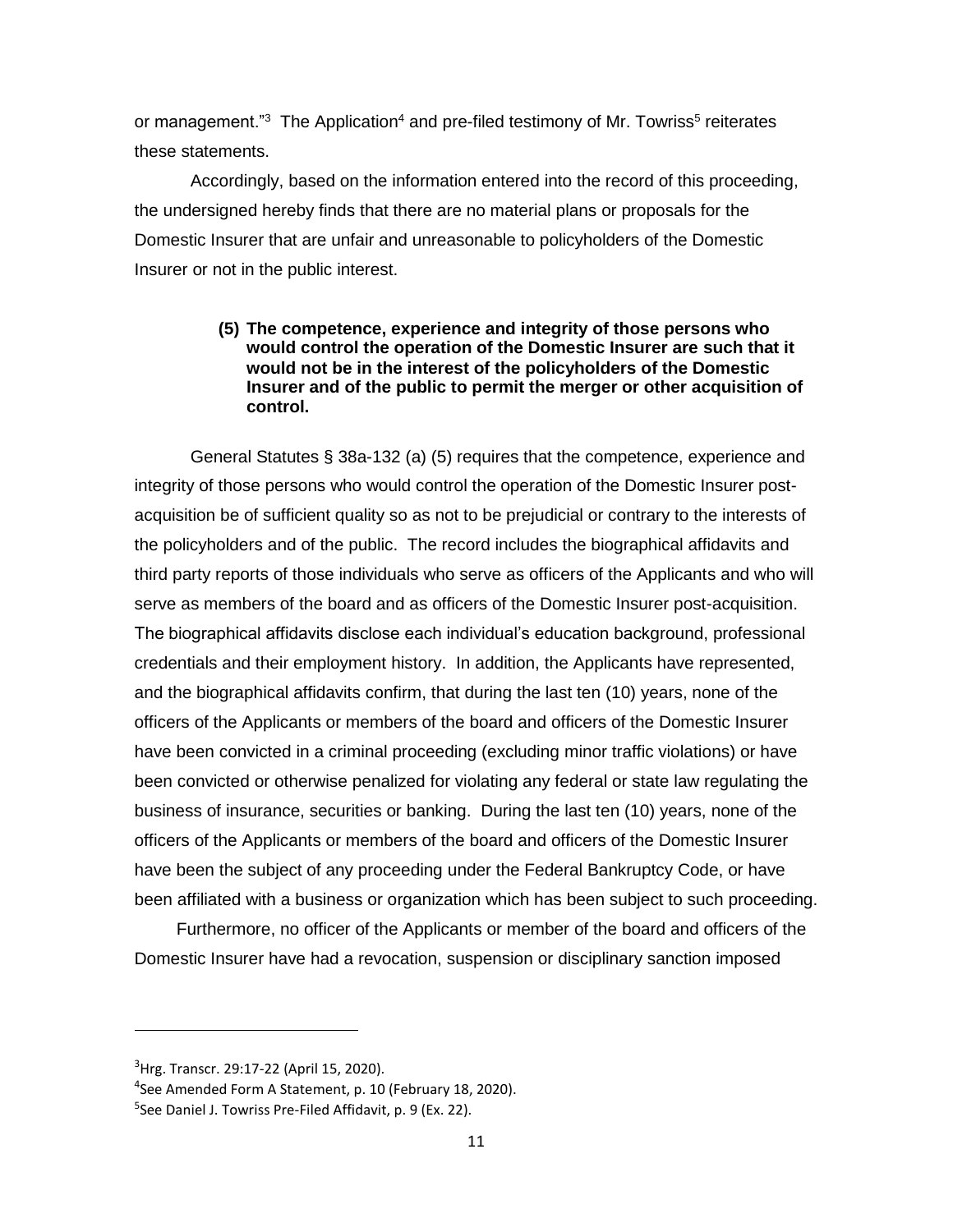against him or her by a governmental agency. None of the filed biographical affidavits contain any information that reflects negatively on the integrity of these individuals.

The Domestic Insurer is a licensed property and casualty insurer engaged in the business of underwriting and issuing residual value insurance policies.<sup>6</sup> Given the nature of the Domestic Insurer's business, the competence and experience of its staff postacquisition is critical.

Mr. Snyder testified that; "[t]he Applicants have no current plans or proposals to make any changes to the directors and executive officers of the Domestic Insurer except for the appointment of Michael Hervitz as a member of the Domestic Insurer's Board of Directors."<sup>7</sup> In his pre-filed testimony, Mr. Towriss stated that in addition to this, "the Applicants do not have any present plans to change any 'key person' roles at the Domestic Insurer."<sup>8</sup> Mr. Towriss also stated that; "[t]he Applicants have no present plans or proposals to decrease Domestic Insurer employment levels in the State of Connecticut or to move the Domestic Insurer's main administrative office located in Stamford, Connecticut."<sup>9</sup> In addition, R.V.I. Acquisition Holdings, LLC and the Domestic Insurer "entered into employment or retention agreements with members of the management team [of the Domestic Insurer] in connection with, or shortly following, entering into the Stock Purchase Agreement. Given Purchaser's focus on continuity of business and the importance of retaining those executives who are responsible for the success of the Domestic Insurer's business, these Employee Agreements were critical to Purchaser's willingness to negotiate and enter into the Stock Purchase Agreement."<sup>10</sup>

Mr. Snyder further testified that; "[w]ith respect to the Applicants, the two executive officers of the Applicants are Daniel Towriss and Michael Hervitz. Following the confirmation of the proposed transaction Mark Walter will become the ultimate controlling person of the Domestic Insurer. Mr. Walter, Mr. Towriss, and Mr. Hervitz are very well experienced and competent based on their history with the companies they serve and their prior work experience."<sup>11</sup>

<sup>6</sup> See Amended Form A Statement, p. 1 (February 18, 2020).

 $7$ Hrg. Transcr. 30:7-12 (April 15, 2020).

 $8$ Daniel J. Towriss Pre-Filed Affidavit, p. 7 (Ex. 22).

<sup>&</sup>lt;sup>9</sup>ld.

 $10$ Id., p. 8.

<sup>11</sup>Hrg. Transcr. 30-31:20-3 (April 15, 2020).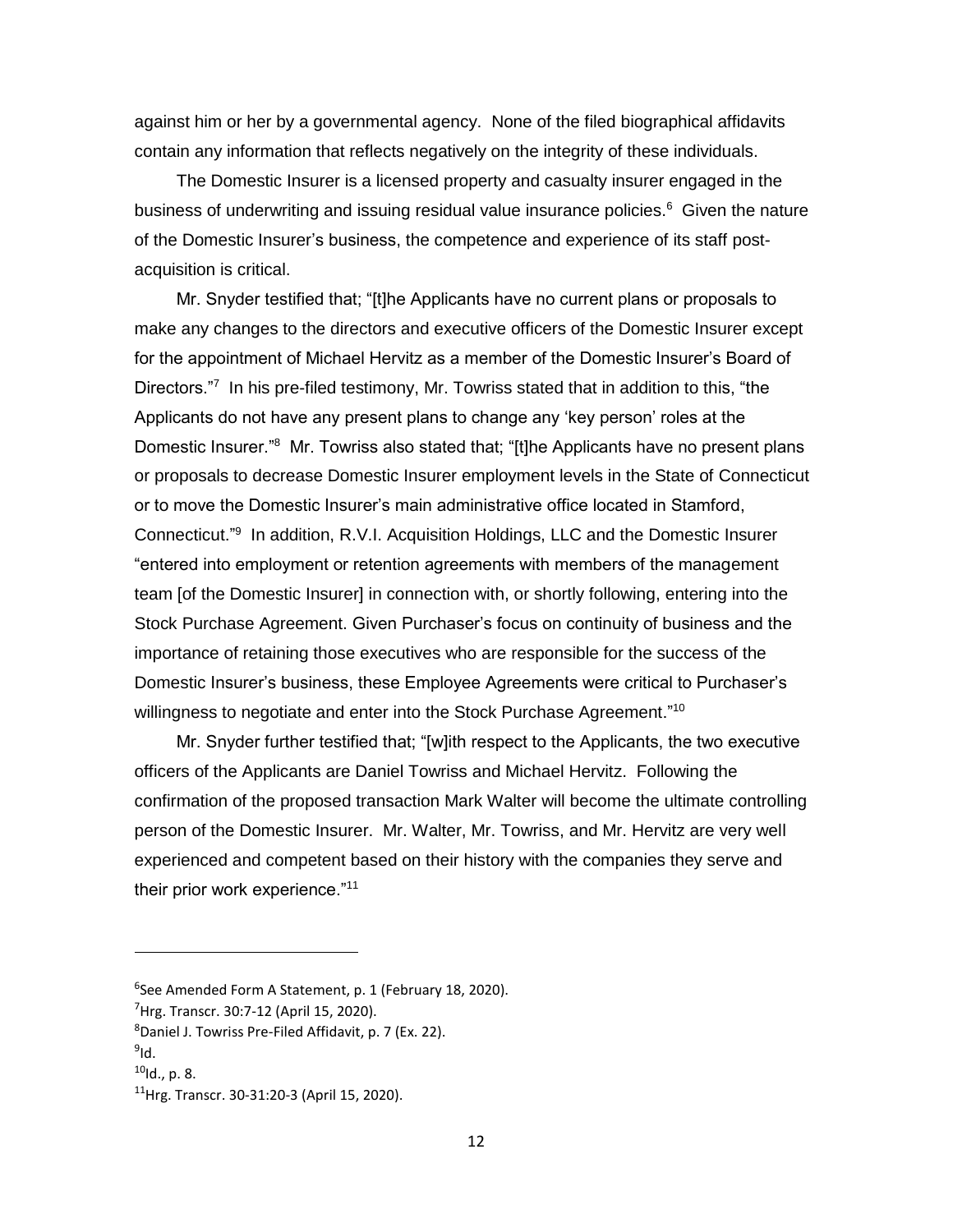With respect to corporate governance and enterprise risk management, Mr. Towriss stated that; "[t]he Applicants are committed to the continuation of the best-in-class governance and enterprise risk management practices at and by the Domestic Insurer. The Applicants' due diligence has demonstrated that the Domestic Insurer's current practices align closely with the practices of insurance companies affiliated with the Applicants."<sup>12</sup>

Accordingly, the undersigned hereby finds that the competence, experience, and integrity of those persons who would control the operations of the Domestic Insurer after completion of the Proposed Acquisition are sufficient to indicate that the interests of policyholders of the Domestic Insurer and of the public will not be jeopardized by the Applicants' acquisition of control of the Domestic Insurer.

### **(6) The acquisition of control of the Domestic Insurer is likely to be hazardous or prejudicial to those buying insurance.**

General Statutes § 38a-132 (a) (6) requires that the proposed acquisition not be hazardous or prejudicial to the insurance buying public.

Mr. Snyder testified that; "[t]he Applicants have no present plans or proposals to make any material change of the Domestic Insurer's business operations, corporate structure or management. Accordingly, the proposed transaction will not have the effect of altering the current operations of the Domestic Insurer with respect to those buying insurance. Further, … the individuals who manage the Domestic Insurer have extensive experience. In sum, there is no evidence that the proposed transaction is likely to be hazardous or prejudicial to those buying insurance."<sup>13</sup>

Based on the financial strength of the Applicants, the commitments contained within the Application and Stock Purchase Agreement, the competence, experience and integrity of those persons who would control the operation of the Domestic Insurer post-acquisition, the retention of management team members of the Domestic Insurer, the testimony of Daniel Towriss and David Snyder, the Proposed Acquisition is not likely to be hazardous or prejudicial to those buying insurance.

 $12$ Daniel J. Towriss Pre-Filed Affidavit, p. 7 (Ex. 22).

<sup>13</sup>Hrg. Transcr. 31-32:25-12 (April 15, 2020).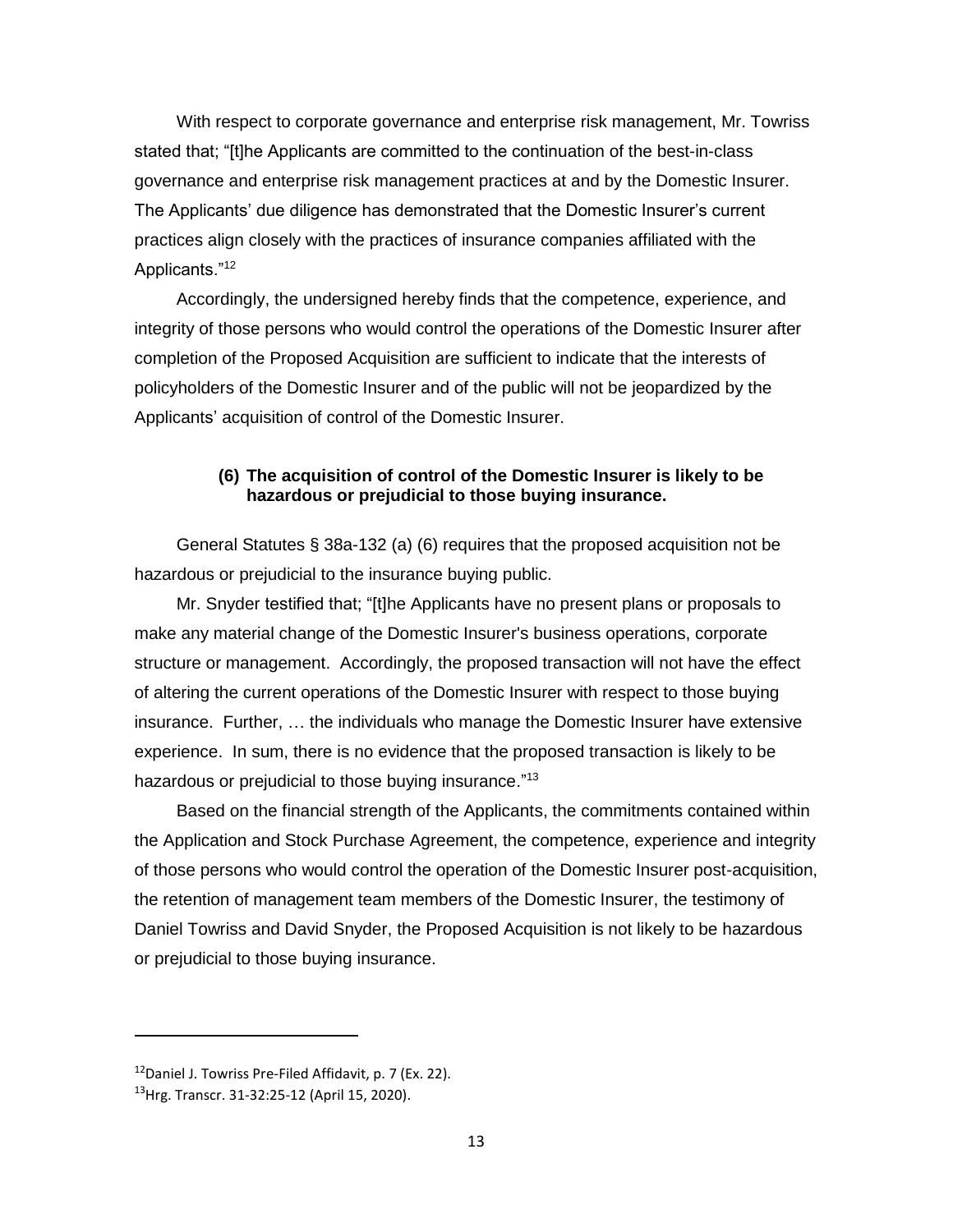Accordingly, assuming compliance with the Applicants' commitments as set forth in the record and with all of Connecticut's insurance statutes and regulations, the undersigned hereby finds that it is reasonable to conclude that the Proposed Acquisition is not likely to be hazardous or prejudicial to those buying insurance.

#### **IV. RECOMMENDATION**

Based on the foregoing Findings of Fact and Discussion, the written and oral testimony and exhibits submitted to the Department, and the record of the April 15, 2020 public hearing, the undersigned hereby concludes that no condition justifying disapproval listed in General Statutes § 38a-132 (a) is present with respect to completion of the Proposed Acquisition. Accordingly, the undersigned recommends that the Commissioner find, pursuant to § 38a-132 (a) that after the Proposed Acquisition of control (i) the Domestic Insurer will be able to satisfy the requirements for the issuance of a license for the lines of business for which it is presently licensed; (ii) the effect of the acquisition of control will not substantially lessen competition of insurance in this state or tend to create a monopoly herein; (iii) the financial condition of the Applicants is not such as might jeopardize the financial stability of the Domestic Insurer or prejudice the interests of its policyholders; (iv) the Applicants' plans or proposals for the Domestic Insurer are not unfair and unreasonable to the policyholders of the Domestic Insurer and are in the public interest; (v) the competence, experience and integrity of the management of the Applicants and Domestic Insurer are such that it would be in the interest of the policyholders of the Domestic Insurer and of the public to permit the Proposed Acquisition; and (vi) completion of the Proposed Acquisition is not likely to be hazardous or prejudicial to those buying insurance.

Accordingly, the undersigned recommends that the Commissioner issue the following orders:

1. The Application of the Applicants in which it seeks approval to acquire control of the Domestic Insurer is hereby approved.

2. The Applicants and Domestic Insurer shall conduct their operations consistent with the representations, disclosures and commitments as set forth in the record of this proceeding and proposed final decision.

14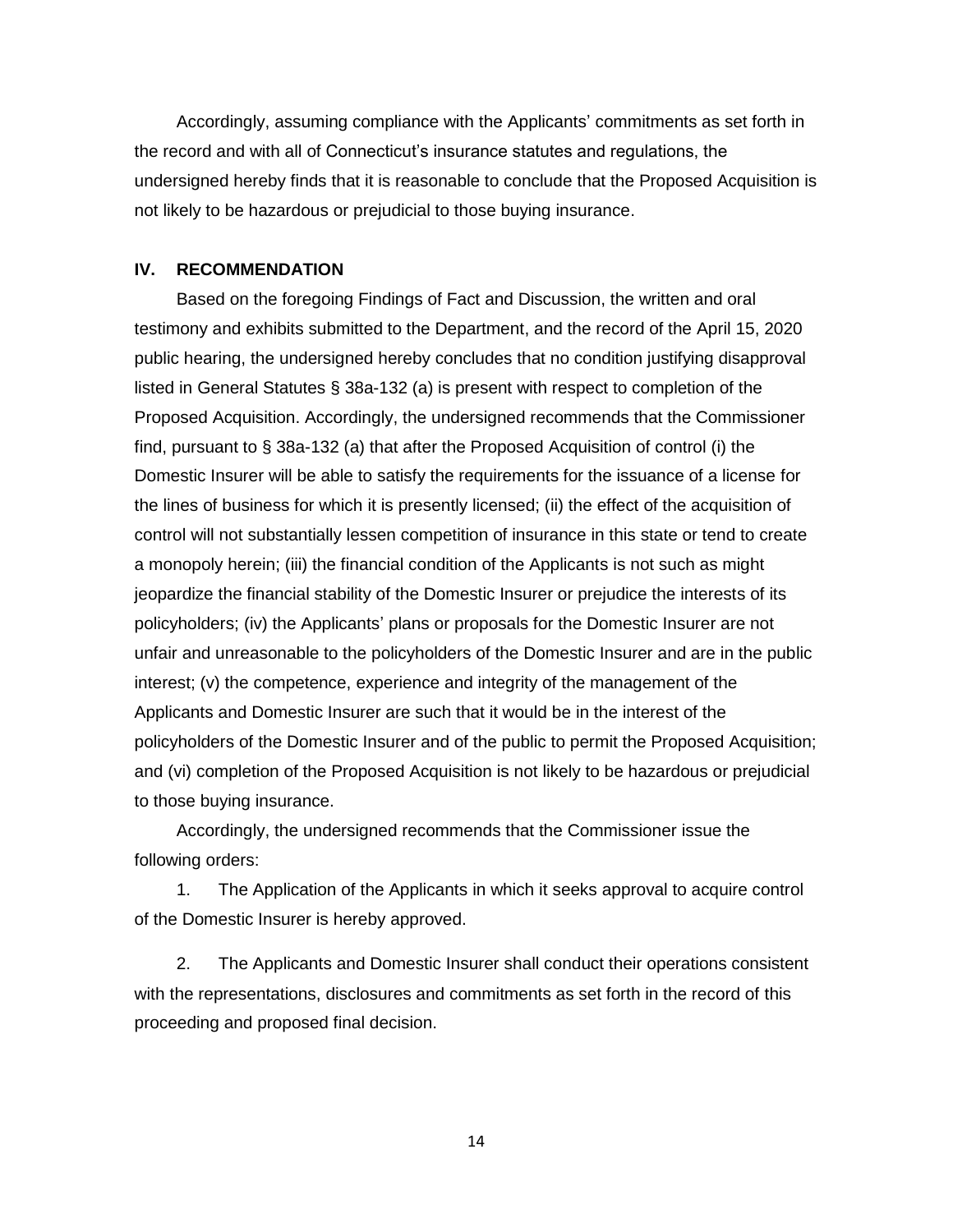3. The Applicants shall provide the Department with written confirmation of the consummation of the acquisition of control by the end of the month in which the acquisition takes place.

4. The Applicants shall provide the Department with written details of the final purchase price after all adjustments used to complete the acquisition including how the final purchase price was funded.

5. The Applicants shall provide the Department with the names and titles of those individuals who will be responsible for filing an amended Insurance Holding Company System Annual Registration Statement pursuant to section 38a-138-10 of the Regulations of Connecticut State Agencies.

6. Within fifteen (15) days following the end of the month in which the Proposed Acquisition is consummated, the Domestic Insurer shall file an amended Insurance Holding Company System Annual Registration Statement pursuant to section 38a-138-10 of the Regulations of Connecticut State Agencies.

7. For the two (2) year period following the consummation of the Proposed Acquisition, prior approval of the Commissioner will be required with respect to any dividends paid by the Domestic Insurer.

8. For the period of two (2) years, the Applicants shall file semiannually with the Insurance Department, commencing six (6) months from consummation of the Proposed Acquisition, a report under oath of its business operations in Connecticut, including but not limited to, integration process, any change of the business of the Domestic Insurer; changes in offices of the Domestic Insurer; and notice of any statutory compliance or regulatory actions taken by other state regulatory authorities against the Applicants and Domestic Insurer.

9. The Domestic Insurer shall maintain employee levels at least consistent with the current staffing levels of fifty (50) persons located in Connecticut and the offices of the Domestic Insurer (R.V.I. America Insurance Company) will remain in Connecticut for at least four (4) years following the consummation of the Proposed Acquisition.

15